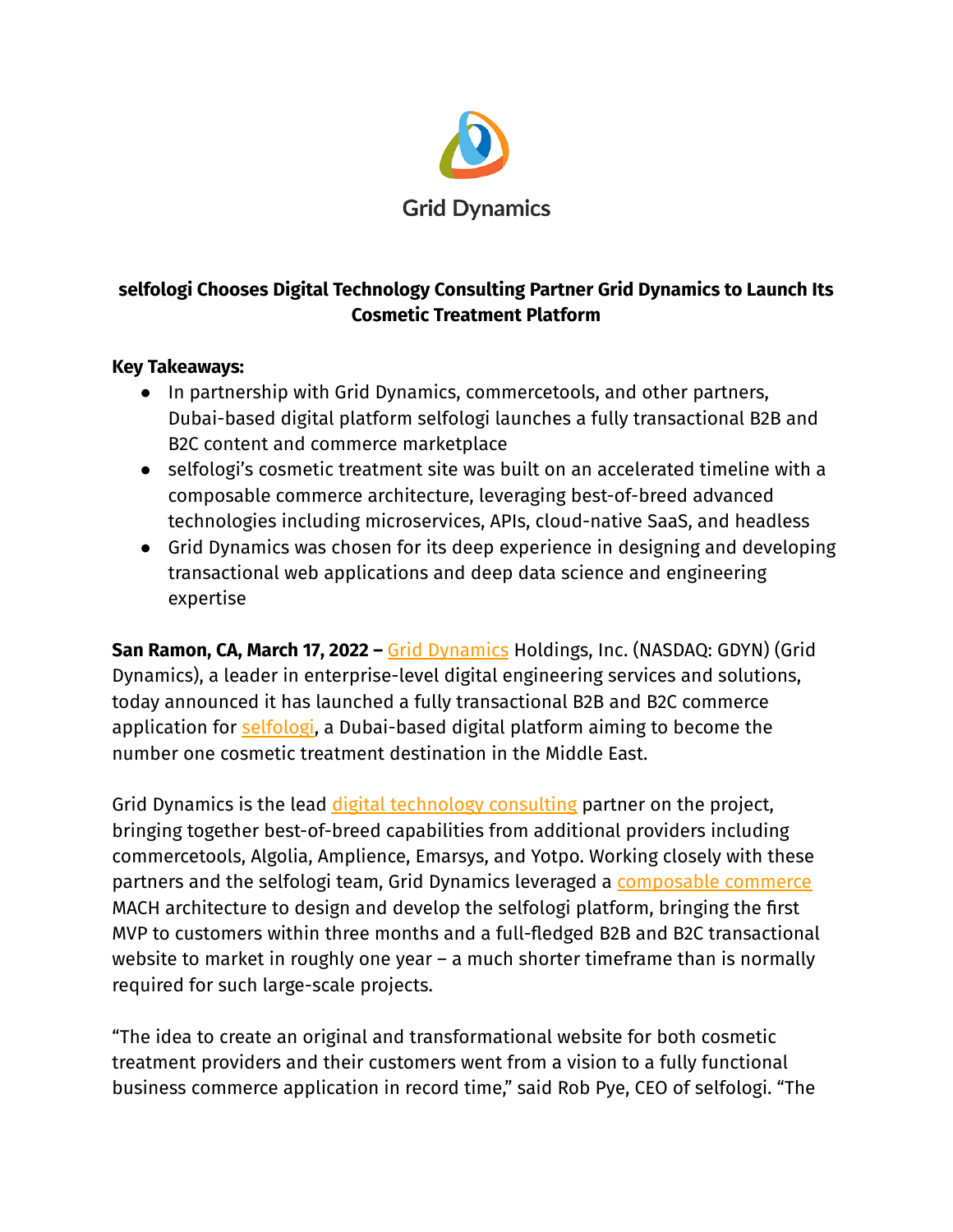guidance and expertise from our partners and leadership from Grid Dynamics has helped us bring this innovative platform to market with incredible pace and efficiency. We are excited to launch this platform to an under-served industry and become the primary destination for anyone seeking cosmetic treatments in the Middle East."

## **Paving the Way for Digital Transformation in Cosmetic Treatment**

According to Google search data, more than one million searches for cosmetic treatments are conducted each month in the Middle East. Additionally, selfologi estimates that over \$2.2 billion USD worth of cosmetic treatments take place annually across the region.

The selfologi B2B platform hosts nearly 300 practitioners from the region's leading cosmetic treatment clinics, and enables them to schedule their availability, set prices, manage customer bookings, and provide customers with detailed information about available treatments and providers. The selfologi B2C site allows consumers to learn about cosmetic treatments through original, in-depth editorial content, then compare different cosmetic treatment providers, book treatments, and pay directly on the platform.

"The launch of the selfologi website is an example of the cutting-edge development capabilities Grid Dynamics offers in building a microservices-based, API-first, cloud-native commerce platform for both businesses and consumers," said Maneesh Kumar, Director of Technical Consulting and Delivery for Grid Dynamics. "Our work with commercetools and our other partners on this project gives us a leading position in the Cosmetic Treatment industry, a highly specialized field that goes far beyond selling products online."

"The partnership between [commercetools](https://commercetools.com/) and Grid Dynamics is strengthened by the deep experience both companies have in delivering advanced digital capabilities to the retail sector – which we are now able to offer to the cosmetic treatment market," said Michael Scholz, VP Product Marketing at commercetools. "Bringing selfologi's vision to light with its innovative online marketplace is certain to disrupt the cosmetic treatment industry and forever change how consumers and providers transact business in this distinct field."